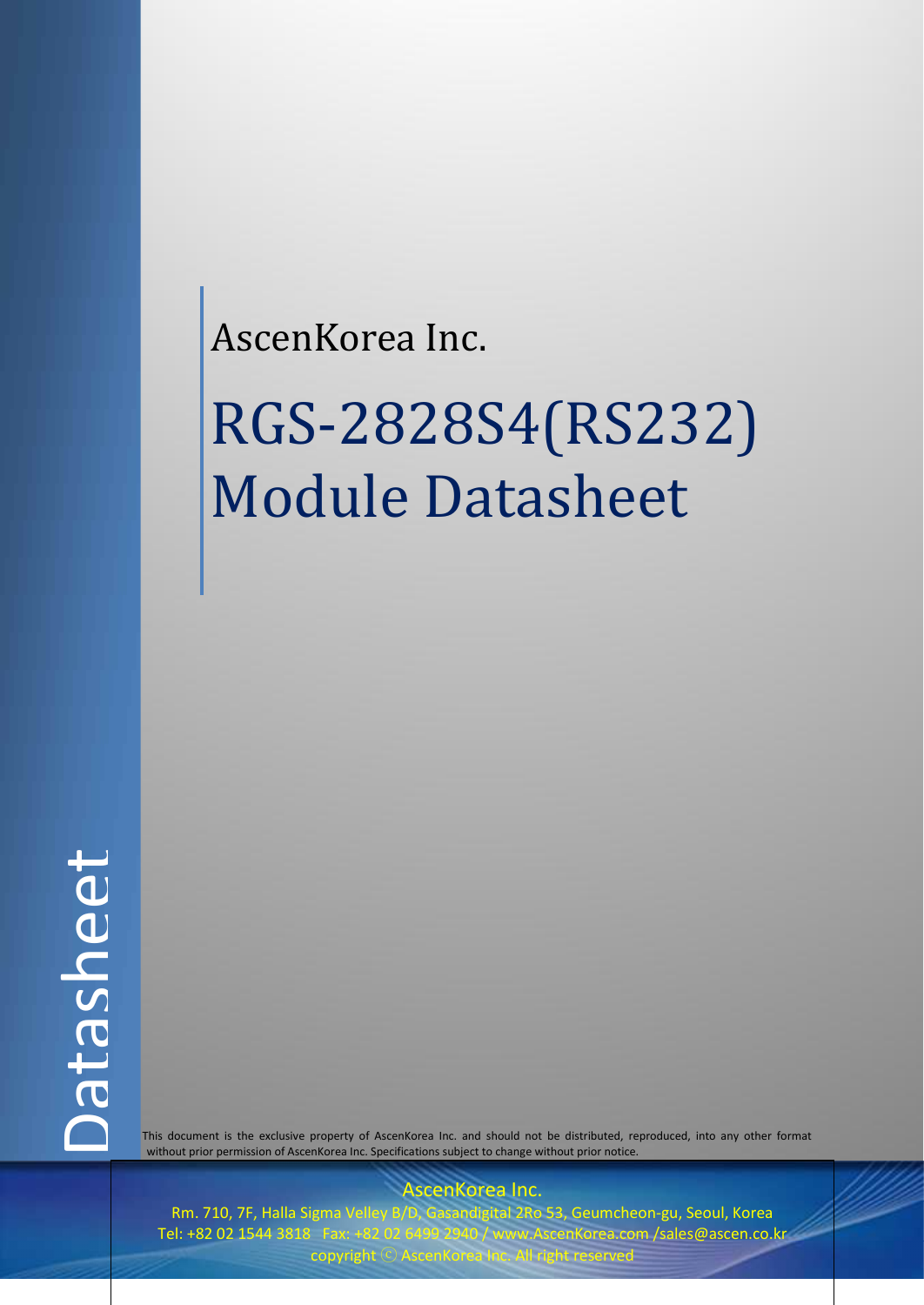

## **Contents**

| 1 | Overview                                                                                                                                       |
|---|------------------------------------------------------------------------------------------------------------------------------------------------|
|   | 3                                                                                                                                              |
|   | - 3                                                                                                                                            |
|   |                                                                                                                                                |
| 2 | Specification                                                                                                                                  |
|   | $\overline{4}$                                                                                                                                 |
|   | Horizontal positioning accuracy (24 hr static, -130 dBm)                                                                                       |
|   | Velocity accuracy                                                                                                                              |
|   | Time To First Fix                                                                                                                              |
|   | Sensitivity                                                                                                                                    |
|   | Receiver                                                                                                                                       |
|   | 2.2 Electrical Characteristics ······························· 5                                                                               |
|   | Absolute Maximum Ratings                                                                                                                       |
|   | Recommended Operating Conditions                                                                                                               |
|   | Current Usage                                                                                                                                  |
|   | <b>ESD Protection</b>                                                                                                                          |
|   | I/O Port                                                                                                                                       |
|   |                                                                                                                                                |
|   | 6                                                                                                                                              |
| 3 | NMEA Reference Guide                                                                                                                           |
|   |                                                                                                                                                |
|   | - 8                                                                                                                                            |
|   |                                                                                                                                                |
|   |                                                                                                                                                |
|   |                                                                                                                                                |
|   | 12                                                                                                                                             |
|   | -13                                                                                                                                            |
|   | 14                                                                                                                                             |
| 4 |                                                                                                                                                |
|   | This document is the exclusive property of Assentated Assentated and should not be distributed, reproduced into any other format without prior |

This document is the exclusive property of AscenKorea Inc. and should not be distributed, reproduced, into any other format without prior permission of AscenKorea Inc. Specifications subject to change without prior notice.

## AscenKorea Inc.

Rm. 710, 7F, Halla Sigma Velley B/D, Gasandigital 2Ro 53, Geumcheon-gu, Seoul, Korea Tel: +82 02 1544 3818 Fax: +82 02 6499 2940/ www.AscenKorea.com /sales@ascen.co.kr  $\mathsf{copyright} \odot \mathsf{AscenKorea}$  Inc. All right reserved  $\Box$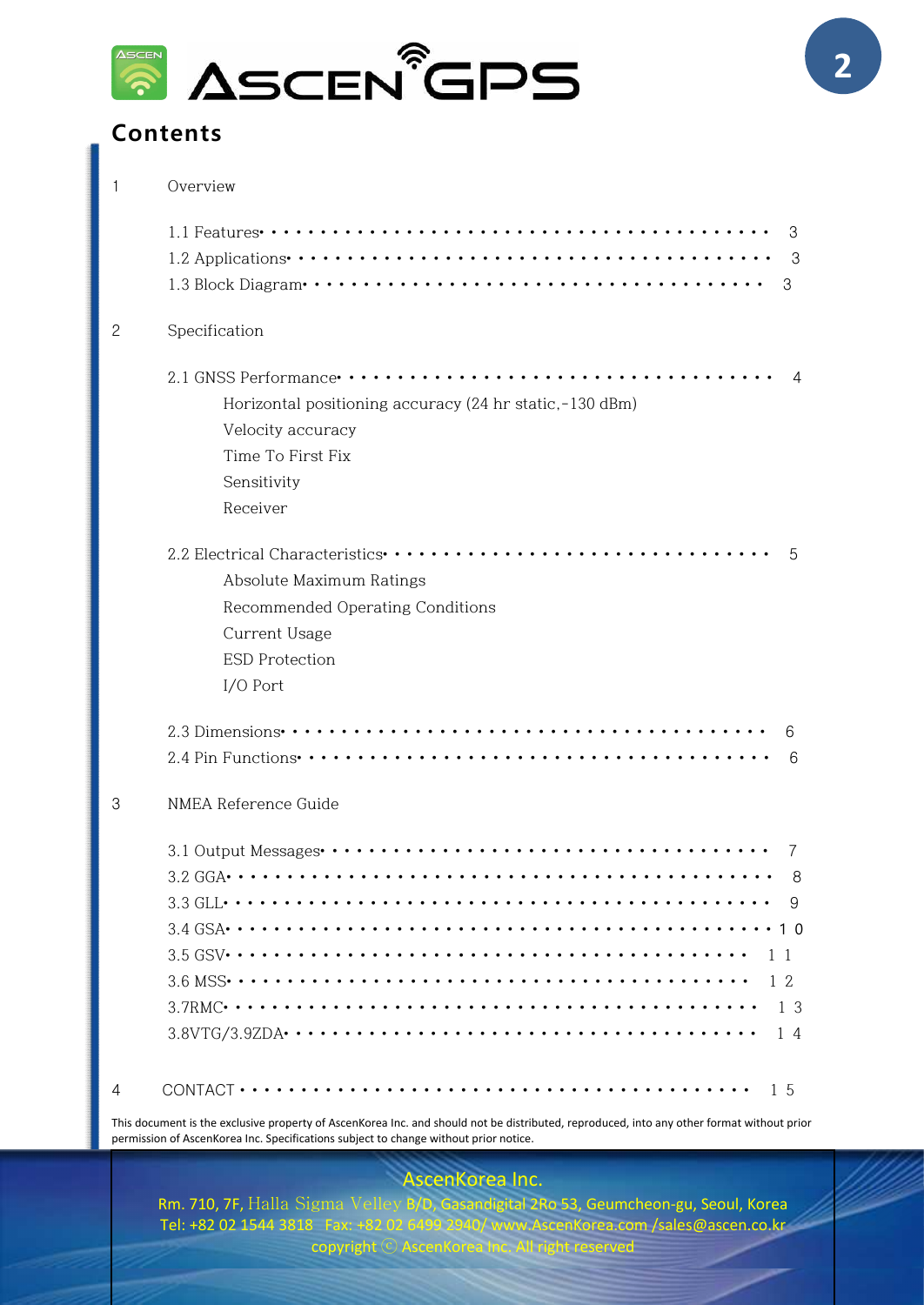

## **Features**

#### **High Performance Solution:**

- High performance PVT engine
- High sensitivity navigation engine (PVT) tracks as low as -163dBm
- 48 track verification channels
- SBAS (WAAS or EGNOS)

#### **Adaptive Micropower Controller:**

- Only 50 to 500µA maintains hot start capability
- ◾ <10mW required for TricklePower™ mode

#### **Active Jammer Remover:**

- Removes in-band jammers up to 80 dB-Hz
- Tracks up to 8 CW jammers

#### **Advanced Navigation Features:**

- Smart sensor I<sup>2</sup>C interface
- Interrupt input for context change detection

## **Applications**

- Asset tracking
- Health and fitness
- Cellular handset
- Tablet computers

## **Block Diagram**



This document is the exclusive property of AscenKorea Inc. and should not be distributed, reproduced, into any other format without prior permission of AscenKorea Inc. Specifications subject to change without prior notice.

#### AscenKorea Inc.

Rm. 710, 7F, Halla Sigma Velley B/D, Gasandigital 2Ro 53, Geumcheon-gu, Seoul, Korea Tel: +82 02 1544 3818 Fax: +82 02 6499 2940/ www.AscenKorea.com /sales@ascen.co.kr

#### copyright  $\odot$  AscenKore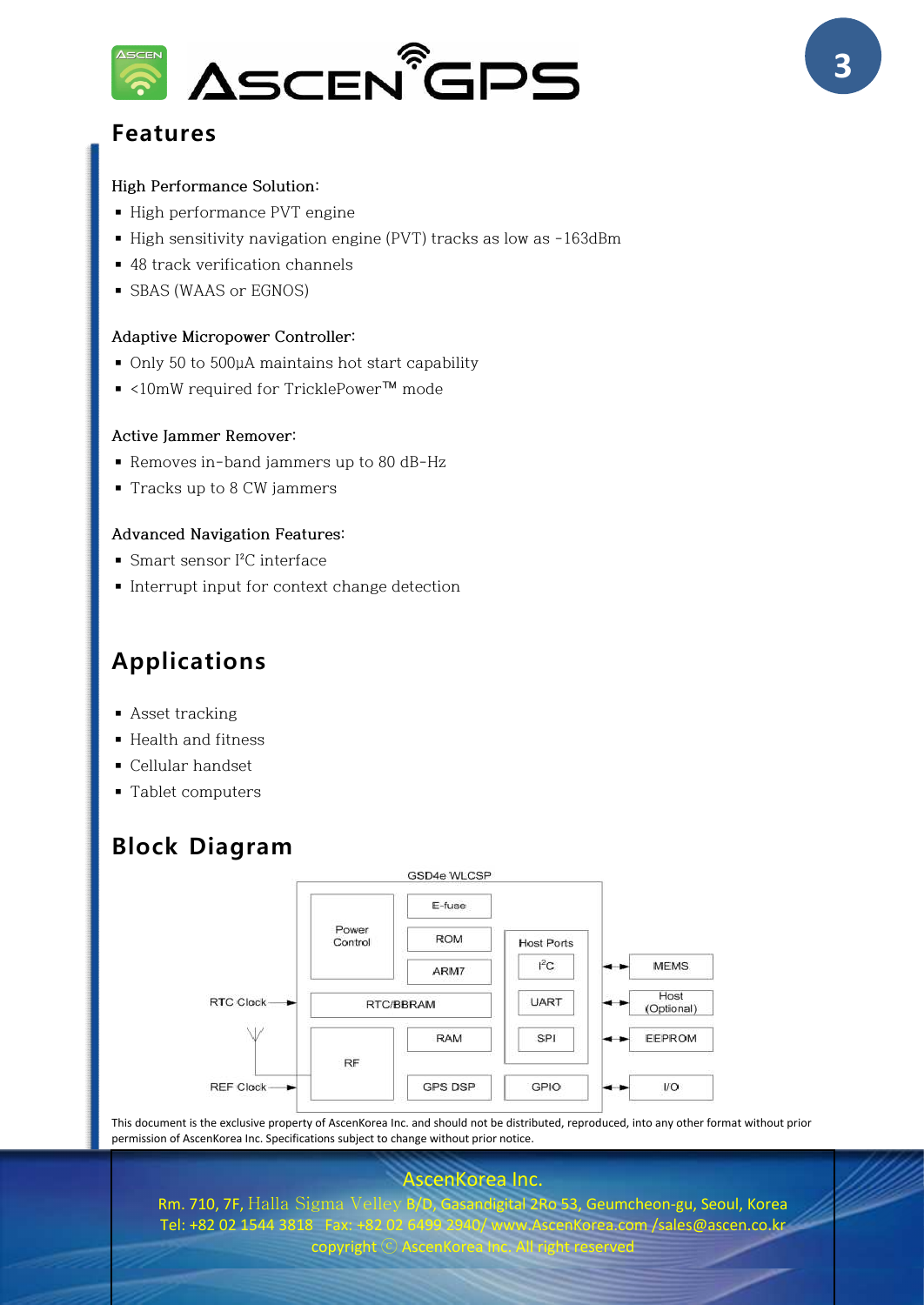

## **GNSS Performance**

■ Horizontal positioning accuracy (24 hr static, -130 dBm):

Autonomous <2.5 m

 $\bullet$  Velocity accuracy (@ 30 m/s)

Speed <0.01 m/s

Heading <0.01 °

■ Time To First Fix (-130 dBm)

Hot start  $< 1$  s

Warm start <35 s

Cold start <35 s

■ Sensitivity

Acquisition -148 dBm Tracking -163 dBm

Navigation -160 dBm

■ Receiver

| Tracking        | L1, CA code                                                                                   |
|-----------------|-----------------------------------------------------------------------------------------------|
| Channels        | 48                                                                                            |
| Max update rate | 1 Hz                                                                                          |
|                 | Max altitude/velocity $\langle 18,288 \text{ m } / \langle 510 \text{ m } / \text{s} \rangle$ |

This document is the exclusive property of AscenKorea Inc. and should not be distributed, reproduced, into any other format without prior permission of AscenKorea Inc. Specifications subject to change without prior notice.

## cenKorea Inc.

Rm. 710, 7F, Halla Sigma Velley B/D, Gasandigital 2Ro 53, Geumcheon-gu, Seoul, Korea Tel: +82 02 1544 3818 Fax: +82 02 6499 2940/ www.AscenKorea.com /sales@ascen.co.kr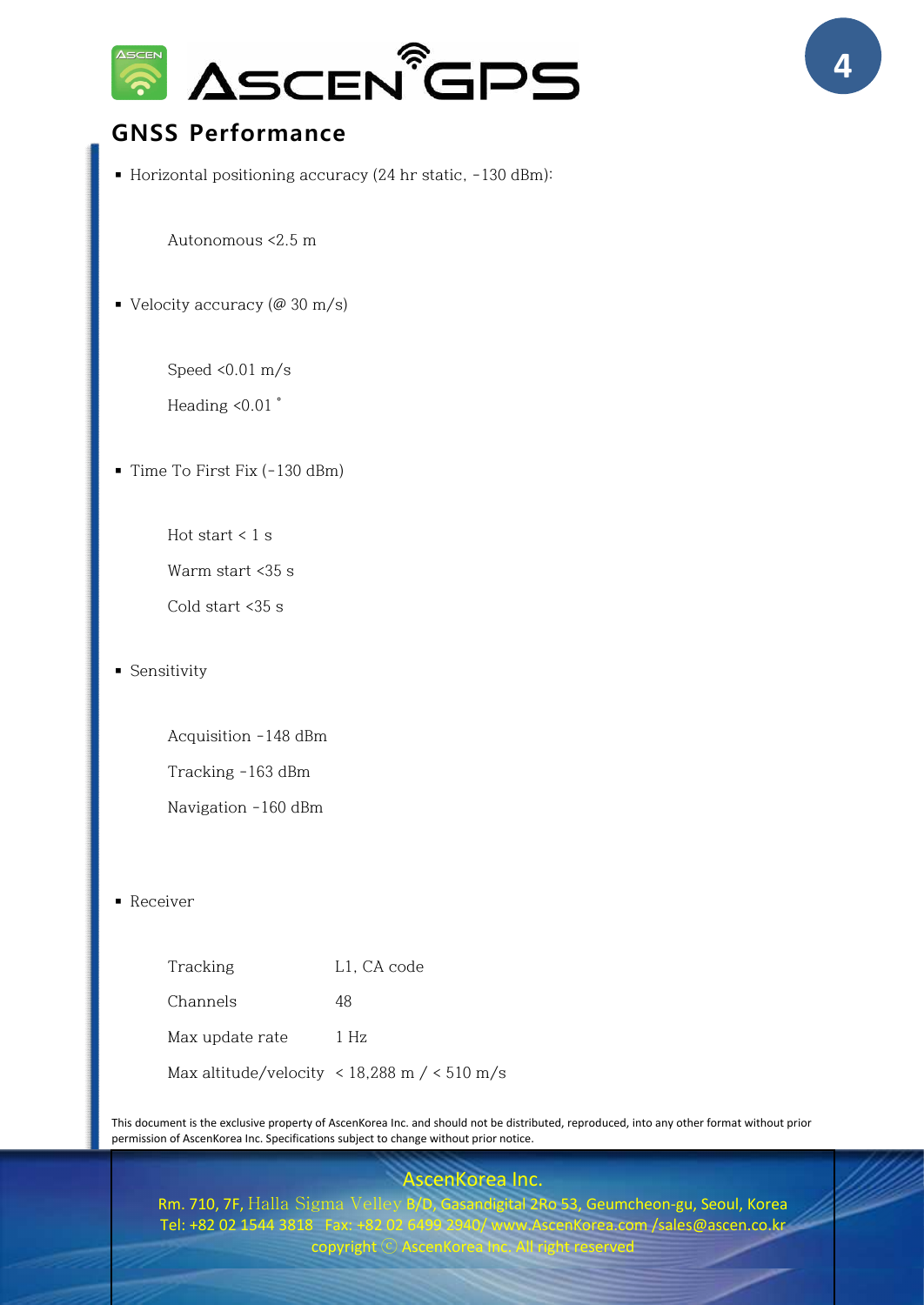

## **Electrical Characteristics**

■ Absolute maximum ratings

| Parameter              | Min    | Max | Unit |
|------------------------|--------|-----|------|
| DC Supply Voltage(VCC) | $-0.3$ | 6.0 |      |
| I/O Pin Voltage        | $-0.3$ | ±15 |      |
| RF input power         |        | 10  | dBm  |
| Storage Temperature    | -40    | 150 | °∩   |

#### ■ Recommended Operating Conditions

| Parameter               | Min   | Typ                      | Max   | Unit   |
|-------------------------|-------|--------------------------|-------|--------|
| DC Supply Voltage (VCC) | 3.0   |                          | 5.5   |        |
| Operating Temperature   | $-30$ | $\overline{\phantom{0}}$ | $+85$ | $\sim$ |

#### ■ Current Usage

| Parameter                   | Min | Typ | Max | Unit |
|-----------------------------|-----|-----|-----|------|
| Peak acquisition current    |     | 56  | 98  | mA   |
| Average acquisition current |     | 50  |     | mA   |
| Average tracking current    |     | 45  |     | mA   |
| Shutdown current            |     | 50  |     |      |

#### ■ ESD Protection

| Parameter                              | Class | Max                 |
|----------------------------------------|-------|---------------------|
| Human Body Model Contact Discharge per | 1C    | $2000 V$ (all pins) |
| JEDEC EIA/JESD22-A114                  |       |                     |

#### $I/O$  Port (RS-232)

| Parameter         | Min       | Typ   | Max   | Unit |
|-------------------|-----------|-------|-------|------|
| Tx Voltage Swing  | $\pm 5.0$ | ± 5.4 |       |      |
| Rx Voltage Range  | $-15$     |       | $+15$ |      |
| Rx Threshold LOW  | 0.6       | 1.2   |       |      |
| Rx Threshold HIGH |           | 1.5   | 2.4   |      |

This document is the exclusive property of AscenKorea Inc. and should not be distributed, reproduced, into any other format without prior permission of AscenKorea Inc. Specifications subject to change without prior notice.

AscenKorea Inc.

Rm. 710, 7F, Halla Sigma Velley B/D, Gasandigital 2Ro 53, Geumcheon-gu, Seoul, Korea Tel: +82 02 1544 3818 Fax: +82 02 6499 2940/ www.AscenKorea.com /sales@ascen.co.kr  $\mathsf{copyright} \odot \mathsf{AscenKorea}$  Inc. All right reserved  $\Box$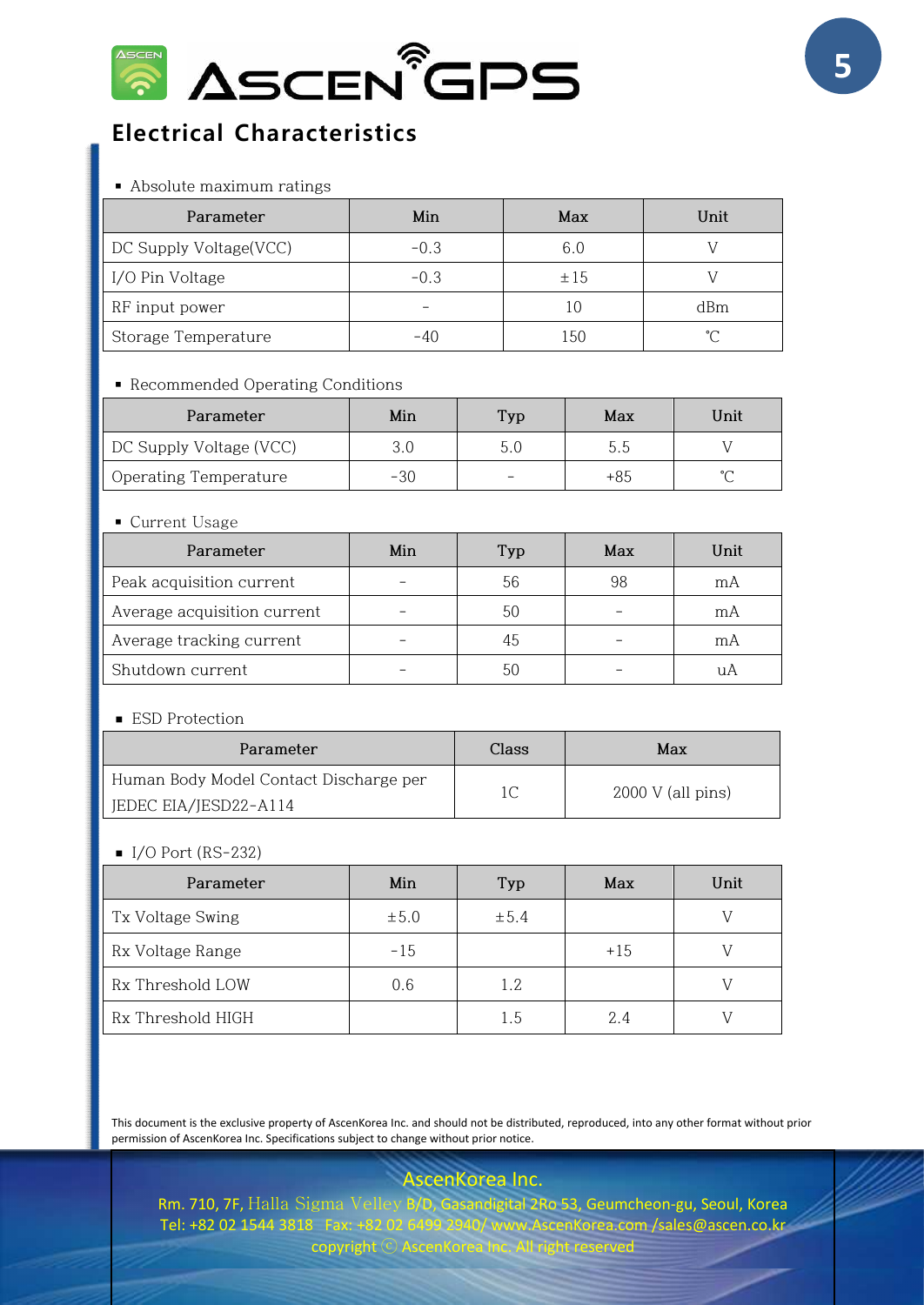

## **Dimensions**



## **Pin Functions**

| No.          | Name       | Funtions         | Descriptions |
|--------------|------------|------------------|--------------|
|              | <b>VCC</b> | Main Power Input | 5.0V Typical |
| $\mathbf{2}$ | <b>TXD</b> | TX for RS-232    | 9,600 bps    |
| 3            | <b>RXD</b> | RX for RS-232    | 9,600 bps    |
| 4            | GND        | Ground           |              |

This document is the exclusive property of AscenKorea Inc. and should not be distributed, reproduced, into any other format without prior permission of AscenKorea Inc. Specifications subject to change without prior notice.

AscenKorea Inc. Rm. 710, 7F, Halla Sigma Velley B/D, Gasandigital 2Ro 53, Geumcheon-gu, Seoul, Korea<br>Tel: +82 02 1544 3818 Fax: +82 02 6499 2940/www.AscenKorea.com /sales@ascen.co.kr  $w$ w. AscenKorea.com /sales@ascen.co.kr copyright ⓒ AscenKorea Inc. All right reserved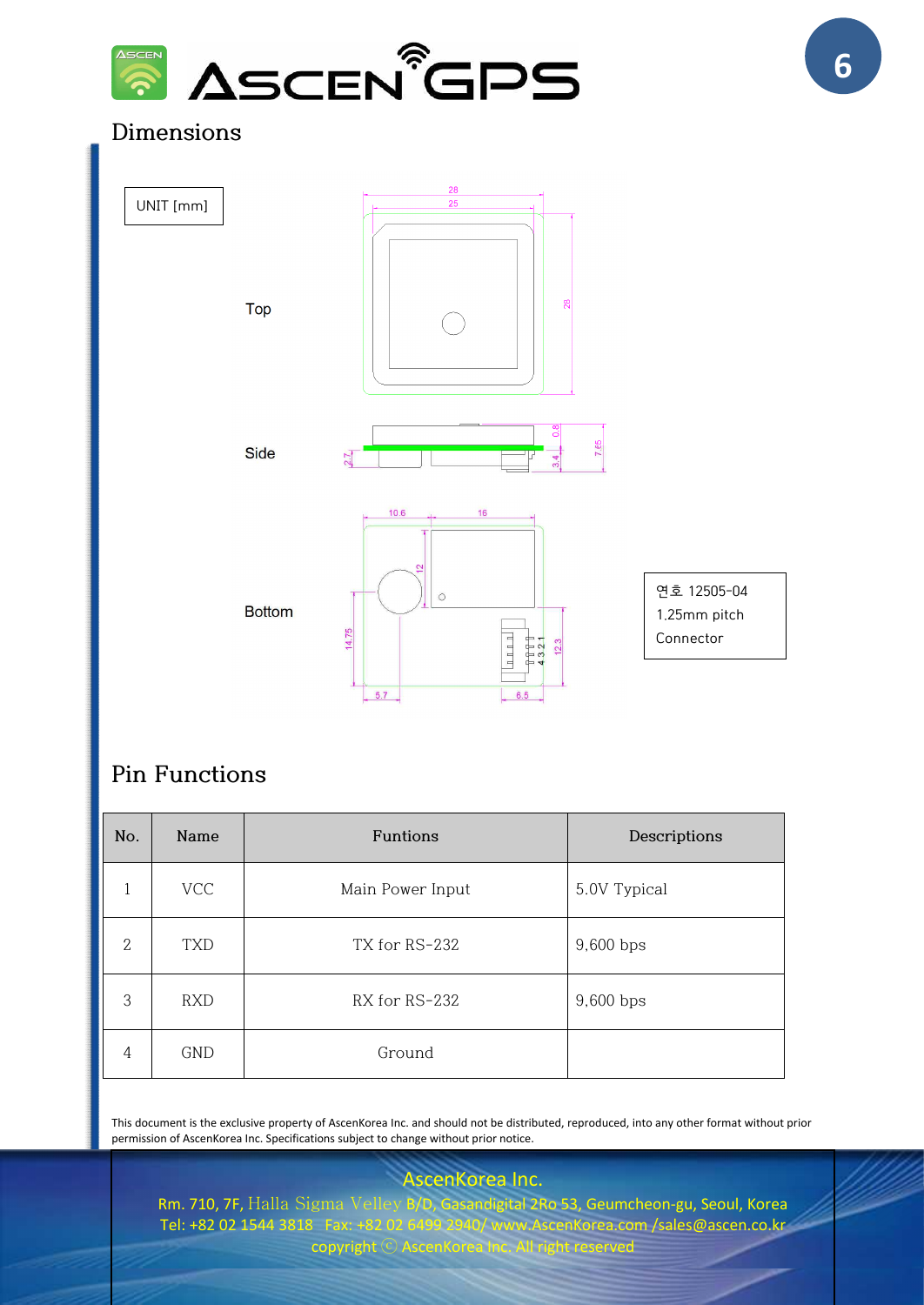

## **Output Messages**

| Option     | Description                                                                                       |
|------------|---------------------------------------------------------------------------------------------------|
| GGA        | Time, position and fix type data.                                                                 |
| GLL        | Latitude, longitude, UTC time of position fix and status.                                         |
| GSA        | GPS receiver operating mode, satellites used in the position solution,<br>and DOP values.         |
| GSV        | The number of GPS satellites in view satellite ID numbers, elevation,<br>azimuth, and SNR values. |
| MSS        | Signal-to-noise ratio, signal strength, frequency, and bit rate from a<br>radio-beacon receiver.  |
| RMC        | Time, date, position, course and speed data.                                                      |
| <b>VTG</b> | Course and speed information relative to the ground.                                              |
| ZDA        | PPS timing message (synchronized to PPS).                                                         |
| 150        | OK to send message.                                                                               |

A full description of the listed NMEA messages are provided in the following sections.

This document is the exclusive property of AscenKorea Inc. and should not be distributed, reproduced, into any other format without prior permission of AscenKorea Inc. Specifications subject to change without prior notice.

AscenKorea Inc.

Rm. 710, 7F, Halla Sigma Velley B/D, Gasandigital 2Ro 53, Geumcheon-gu, Seoul, Korea<br>Tel: +82 02 1544 3818 Fax: +82 02 6499 2940/www.AscenKorea.com /sales@ascen.co.kr 10/ www.AscenKorea.com /sales@ascen.co.kr copyright  $\odot$  AscenKorea In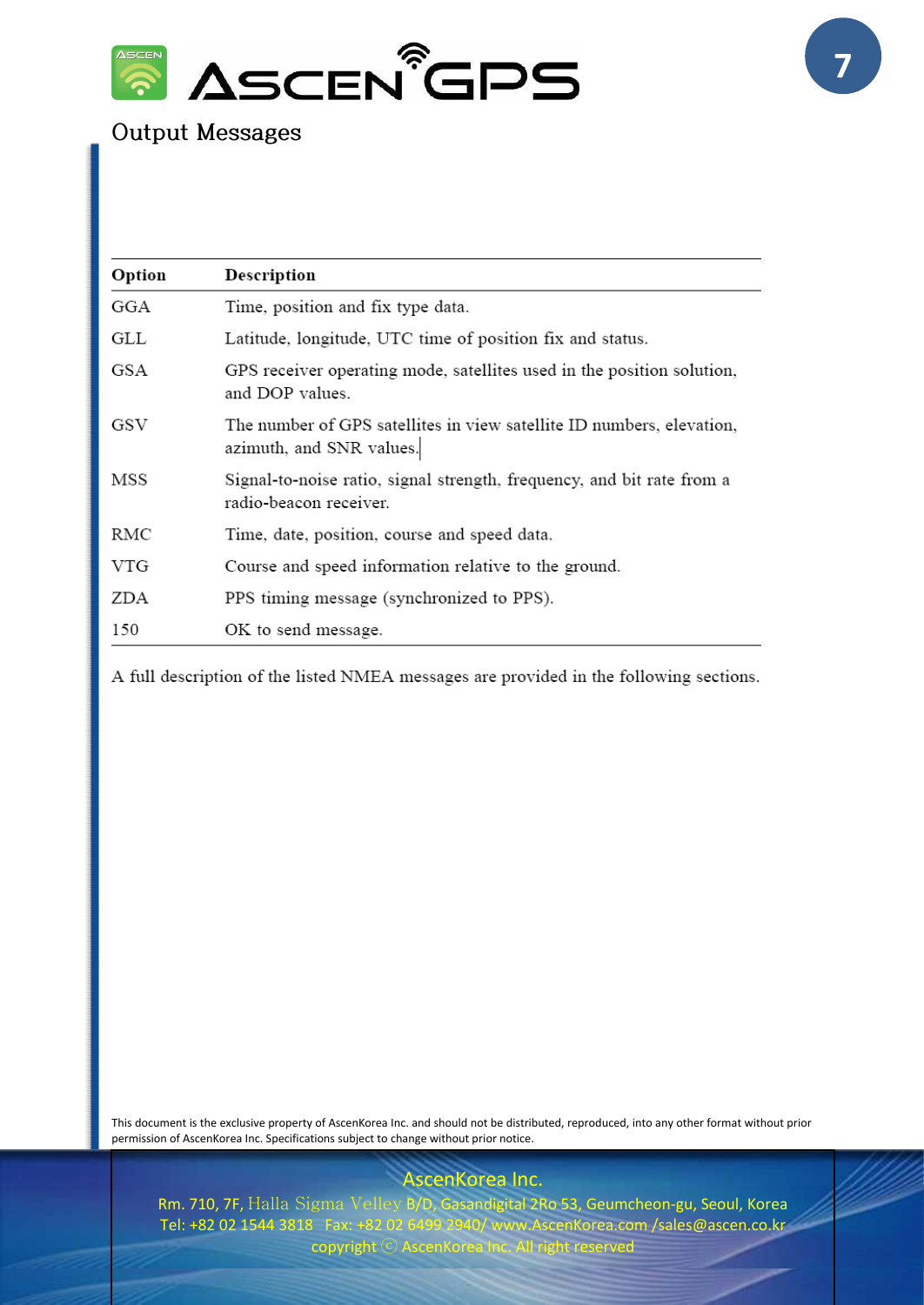

## **GGA** — Global Positioning System Fixed Data

Note – Fields marked in italic red apply only to NMEA version 2.3 (and later) in this NMEA message description.

contains the values for the following example:

\$GPGGA,161229.487,3723.2475,N,12158.3416,W,1,07,1.0,9.0,M, , , ,0000\*18

#### GGA Data Format

| Name                   | Example    | Units  | Description                       |
|------------------------|------------|--------|-----------------------------------|
| Message ID             | \$GPGGA    |        | GGA protocol header               |
| UTC Time               | 161229.487 |        | hhmmss.sss                        |
| Latitude               | 3723.2475  |        | ddmm.mmmm                         |
| N/S Indicator          | N          |        | N=north or S=south                |
| Longitude              | 12158.3416 |        | dddmm.mmmm                        |
| E/W Indicator          | W          |        | E=east or W=west                  |
| Position Fix Indicator |            |        | See Table 1-4                     |
| Satellites Used        | 07         |        | Range 0 to 12                     |
| HDOP                   | 1.0        |        | Horizontal Dilution of Precision  |
| MSL Altitude           | 9.0        | meters |                                   |
| Units                  | М          | meters |                                   |
| Geoid Separation       |            | meters |                                   |
| Units                  | М          | meters |                                   |
| Age of Diff. Corr.     |            | second | Null fields when DGPS is not used |
| Diff. Ref. Station ID  | 0000       |        |                                   |
| Checksum               | $*18$      |        |                                   |
| $<$ CR> $<$ LF>        |            |        | End of message termination        |

Position Fix Indicator

| Value | Description                           |  |  |
|-------|---------------------------------------|--|--|
|       | Fix not available or invalid          |  |  |
|       | GPS SPS Mode, fix valid               |  |  |
|       | Differential GPS, SPS Mode, fix valid |  |  |
| $3-5$ | Not supported                         |  |  |
|       | Dead Reckoning Mode, fix valid        |  |  |

#### Note –

A valid status is derived from all the parameters set in the software. This includes the minimum number of satellites required, any DOP mask setting, presence of DGPS corrections, etc. If the default or current software setting requires that a factor must be met, then if that factor is not met, the solution is marked as invalid.

This document is the exclusive property of AscenKorea Inc. and should not be distributed, reproduced, into any other format without prior permission of AscenKorea Inc. Specifications subject to change without prior notice.

AscenKorea Inc.

Rm. 710, 7F, Halla Sigma Velley B/D, Gasandigital 2Ro 53, Geumcheon-gu, Seoul, Korea Tel: +82 02 1544 3818 Fax: +82 02 6499 2940/ www.AscenKorea.com /sales@ascen.co.kr copyright  $\odot$  AscenKorea I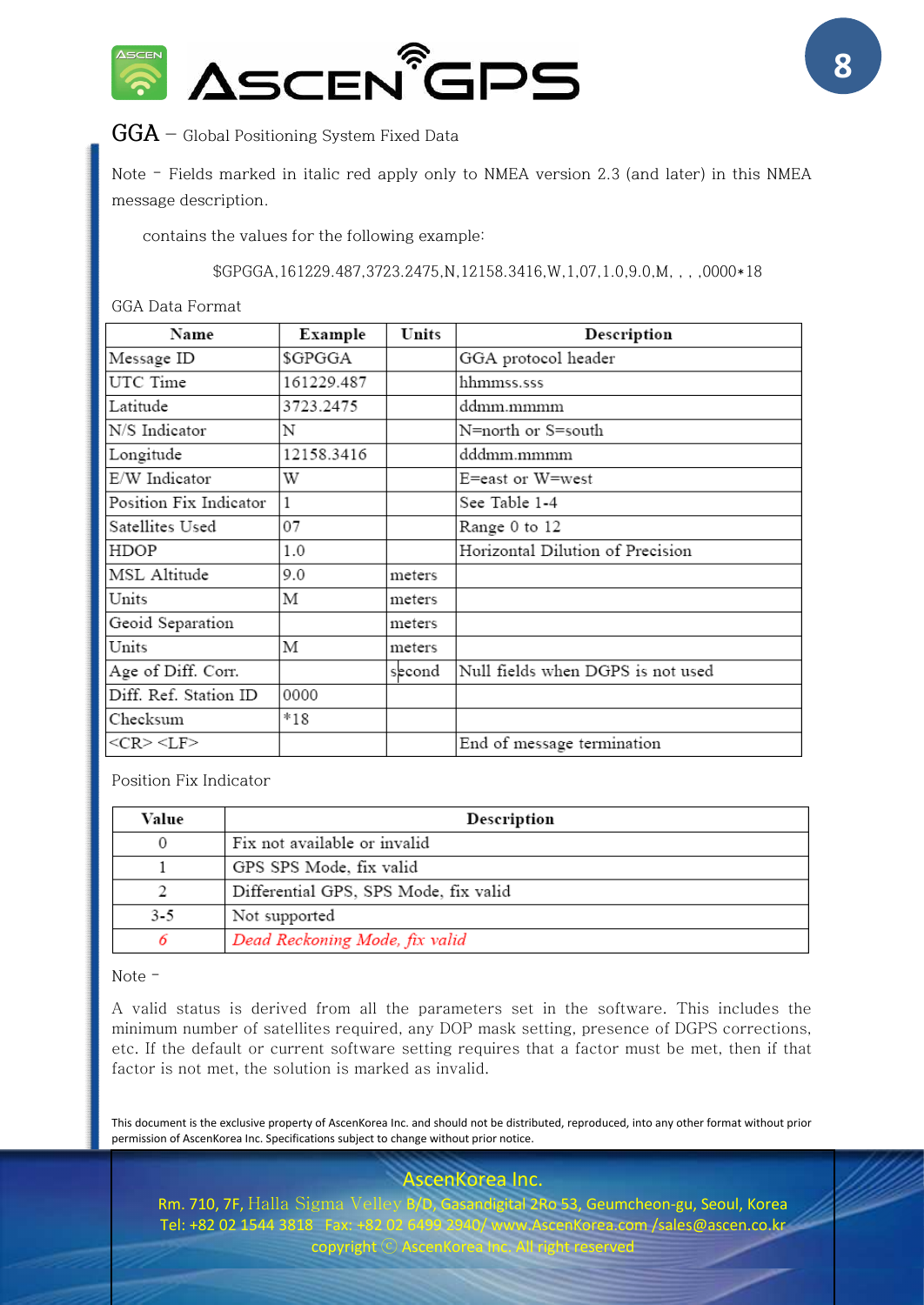

## **GLL** — Geographic Position for Latitude/Longitude

Note – Fields marked in italic red apply only to NMEA version 2.3 (and later) in this NMEA message description.

contains the values for the following example:

\$GPGLL,3723.2475,N,12158.3416,W,161229.487,A,A\*41

#### GLL Data Format

| Name            | Example    | Units | Description                                                       |
|-----------------|------------|-------|-------------------------------------------------------------------|
| Message ID      | \$GPGLL    |       | GLL protocol header                                               |
| Latitude        | 3723.2475  |       | ddmm.mmmm                                                         |
| N/S Indicator   | N          |       | N=north or S=south                                                |
| Longitude       | 12158.3416 |       | dddmm.mmmm                                                        |
| E/W Indicator   | W          |       | E=east or W=west                                                  |
| UTC Time        | 161229.487 |       | hhmmss.sss                                                        |
| Status          | А          |       | A=data valid or V=data not valid                                  |
| Mode            | Α          |       | A=Autonomous, D=DGPS, E=DR<br>(Only present in NMEA version 3.00) |
| Checksum        | $*41$      |       |                                                                   |
| $<$ CR> $<$ LF> |            |       | End of message termination                                        |

- (1) Position was calculated based on one or more of the SVs having their states derived from almanac parameters, as opposed to ephemerides.
- (2) This feature is suported in the GSD4e product only.
- (3) This feature is supported in the GSD4e product, version 1.1.0 and later.

This document is the exclusive property of AscenKorea Inc. and should not be distributed, reproduced, into any other format without prior permission of AscenKorea Inc. Specifications subject to change without prior notice.

AscenKorea Inc.

Rm. 710, 7F, Halla Sigma Velley B/D, Gasandigital 2Ro 53, Geumcheon-gu, Seoul, Korea Tel: +82 02 1544 3818 Fax: +82 02 6499 2940/ www.AscenKorea.com /sales@ascen.co.kr copyright  $\odot$  AscenKorea

**9**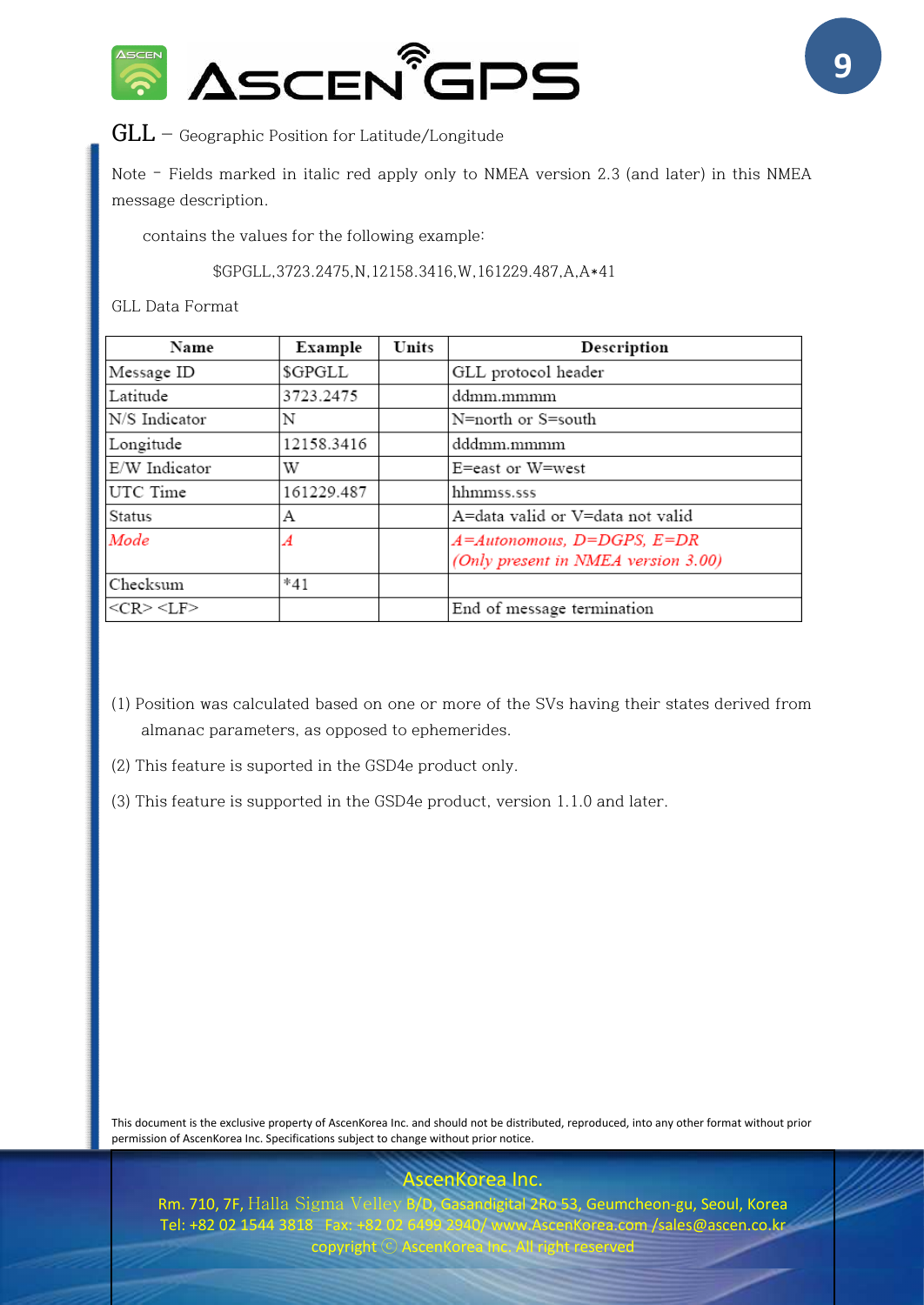

## **GSA** — GNSS DOP and Active Satellites

Note – Fields marked in italic red apply only to NMEA version 2.3 (and later) in this NMEA message description.

contains the values for the following example:

#### \$GPGSA,A,3,07,02,26,27,09,04,15, , , , , ,1.8,1.0,1.5\*33

GSA Data Format

| Name                        | Example | Units | Description                      |
|-----------------------------|---------|-------|----------------------------------|
| Message ID                  | \$GPGSA |       | GSA protocol header              |
| Mode 1                      | А       |       | See Table 1-7                    |
| Mode 2                      | 3       |       | See Table 1-8                    |
| Satellite Used <sup>1</sup> | 07      |       | Sv on Channel 1                  |
| Satellite Used <sup>1</sup> | 02      |       | Sy on Channel 2                  |
| 1.111                       |         |       |                                  |
| Satellite Used <sup>1</sup> |         |       | Sy on Channel 12                 |
| <b>PDOP</b>                 | 1.8     |       | Position Dilution of Precision   |
| <b>HDOP</b>                 | 1.0     |       | Horizontal Dilution of Precision |
| <b>VDOP</b>                 | 1.5     |       | Vertical Dilution of Precision   |
| Checksum                    | $*33$   |       |                                  |
| $<<$ R $>$ $<$ LF $>$       |         |       | End of message termination       |

1. Satellite used in soluation

Mode 1

| Value | Description                                        |
|-------|----------------------------------------------------|
| М     | Manual-forced to operate in 2D or 3D mode          |
| А     | 2D Automatic—allowed to automatically switch 2D/3D |

Mode 2

| Value | Description           |
|-------|-----------------------|
|       | Fix not available     |
|       | $2D$ (<4 SVs used)    |
|       | $3D$ ( $>3$ SVs used) |

An example of only GLONASS satellites used in:

\$GLGSA, A, 3, 73, 66, 88, 83, 81, 68, , , , ,

,1.8,1.0,1.5\*2E<CR><LF>

An example of a solution using a mix of GPS and GLONASS satellites:

\$GPGSA, A, 3,07, 66, 26, 83, 09, 68, . . . .

,1.8,1.0,1.5\*22<CR><LF>

This document is the exclusive property of AscenKorea Inc. and should not be distributed, reproduced, into any other format without prior permission of AscenKorea Inc. Specifications subject to change without prior notice.

AscenKorea Inc.

Rm. 710, 7F, Halla Sigma Velley B/D, Gasandigital 2Ro 53, Geumcheon-gu, Seoul, Korea<br>Tel: +82 02 1544 3818 Fax: +82 02 6499 2940/www.AscenKorea.com /sales@ascen.co.kr y/www.AscenKorea.com /sales@ascen.co.kr copyright  $\odot$  AscenKorea In

**10**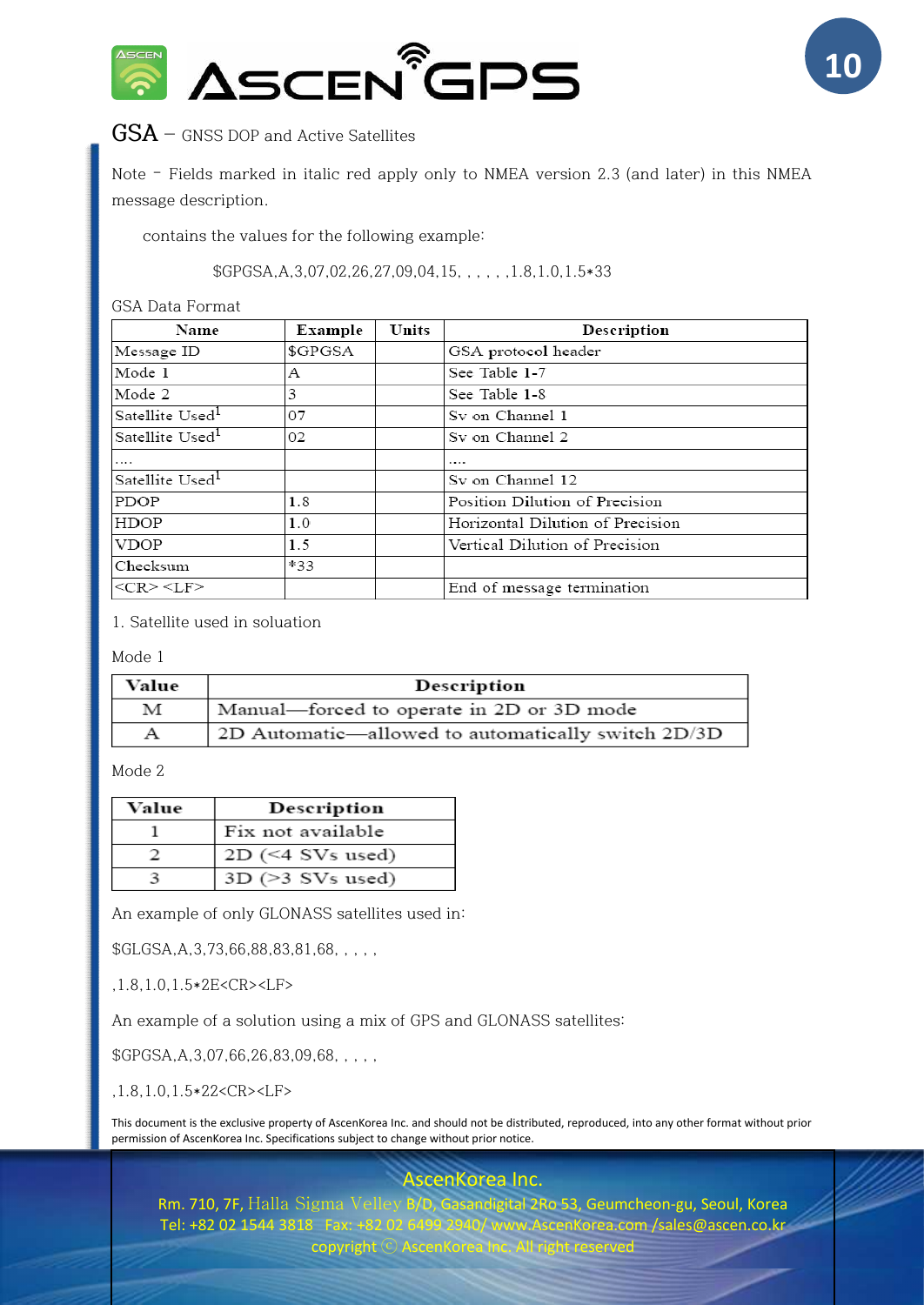

**GSV** — GNSS Satellites in View

contains the values for the following example:

\$GPGSV,2,1,07,07,79,048,42,02,51,062,43,26,36,256,42,27,27,138,42\*71

\$GPGSV,2,2,07,09,23,313,42,04,19,159,41,15,12,041,42\*41

GSV Data Format

| Name                            | Example | Units   | Description                           |
|---------------------------------|---------|---------|---------------------------------------|
| Message ID                      | \$GPGSV |         | GSV protocol header                   |
| Number of Messages <sup>1</sup> | 2       |         | Range 1 to 3                          |
| Message Number <sup>1</sup>     |         |         | Range 1 to 3                          |
| Satellites in View              | 07      |         |                                       |
| Satellite ID                    | 07      |         | Channel 1 (Range 1 to 32)             |
| Elevation                       | 79      | degrees | Channel 1 (Maximum 90)                |
| Azimuth                         | 048     | degrees | Channel 1 (True, Range 0 to 359)      |
| SNR (C/No)                      | 42      | dBHz    | Range 0 to 99, null when not tracking |
| .                               |         |         |                                       |
| Satellite ID                    | 27      |         | Channel 4 (Range 1 to 32)             |
| Elevation                       | 27      | degrees | Channel 4 (Maximum 90)                |
| Azimuth                         | 138     | degrees | Channel 4 (True, Range 0 to 359)      |
| SNR (C/No)                      | 42      | dBHz    | Range 0 to 99, null when not tracking |
| Checksum                        | *71     |         |                                       |
| $<$ CR> $<$ LF>                 |         |         | End of message termination            |

(1) Depending on the number of satellites tracked, multiple messages of GSV data may be required. In some software versions, the maximum

number of satellites reported as visible is limited to 12, even though more may be visible.

An example of GLONASS only satellites in view reporting messages:

\$GLGSV,2,1,07,73,14,302,39,66,33,037,39,80,13,251,38,83,16,313,38\*64 \$GLGSV,2,2,07,81,36,083,36,68,29,185,31,82,53,003,43\*53<CR><LF>

This document is the exclusive property of AscenKorea Inc. and should not be distributed, reproduced, into any other format without prior permission of AscenKorea Inc. Specifications subject to change without prior notice.

Rm. 710, 7F, Halla Sigma Velley B/D, Gasandigital 2Ro 53, Geumcheon-gu, Seoul, Korea Tel: +82 02 1544 3818 Fax: +82 02 6499 2940/ www.AscenKorea.com /sales@ascen.co.kr copyright  $\odot$  AscenKorea

scenKorea Inc.

**11**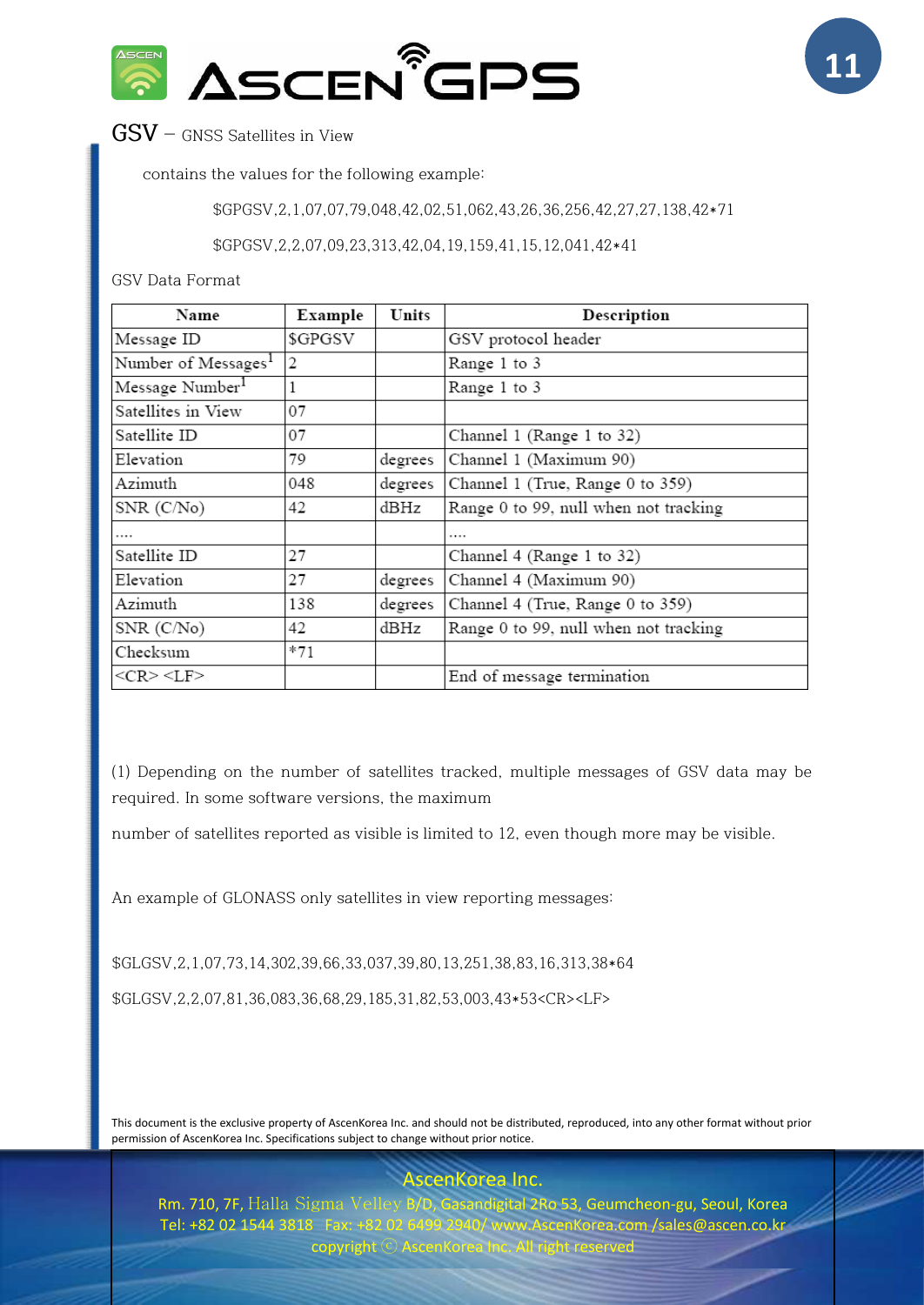



## **MSS** — MSK Receiver Signal

Note – Fields marked in italic red apply only to NMEA version 2.3 (and later) in this NMEA message description.

contains the values for the following example:

\$GPMSS,55,27,318.0,100,1,\*57

MSS Data Format

| Name                  | Example | Units | Description                                                                        |
|-----------------------|---------|-------|------------------------------------------------------------------------------------|
| Message ID            | \$GPMSS |       | MSS protocol header                                                                |
| Signal Strength       | 55      | dВ    | SS of tracked frequency                                                            |
| Signal-to-Noise Ratio | 27      | dВ    | SNR of tracked frequency                                                           |
| Beacon Frequency      | 318.0   | kHz   | Currently tracked frequency                                                        |
| Beacon Bit Rate       | 100     |       | bits per second                                                                    |
| Channel Number        |         |       | The channel of the beacon being used if a<br>multi-channel beacon receiver is used |
| Checksum              | $*57$   |       |                                                                                    |
| $<$ CR> $<$ LF>       |         |       | End of message termination                                                         |

Note – The MSS NMEA message can only be polled or scheduled using the MSK NMEA input message. See "MSK—MSK Receiver Interface" on page 2-9.

This document is the exclusive property of AscenKorea Inc. and should not be distributed, reproduced, into any other format without prior permission of AscenKorea Inc. Specifications subject to change without prior notice.

AscenKorea Inc.

Rm. 710, 7F, Halla Sigma Velley B/D, Gasandigital 2Ro 53, Geumcheon-gu, Seoul, Korea Tel: +82 02 1544 3818 Fax: +82 02 6499 2940/ www.AscenKorea.com /sales@ascen.co.kr copyright  $\odot$  AscenKorea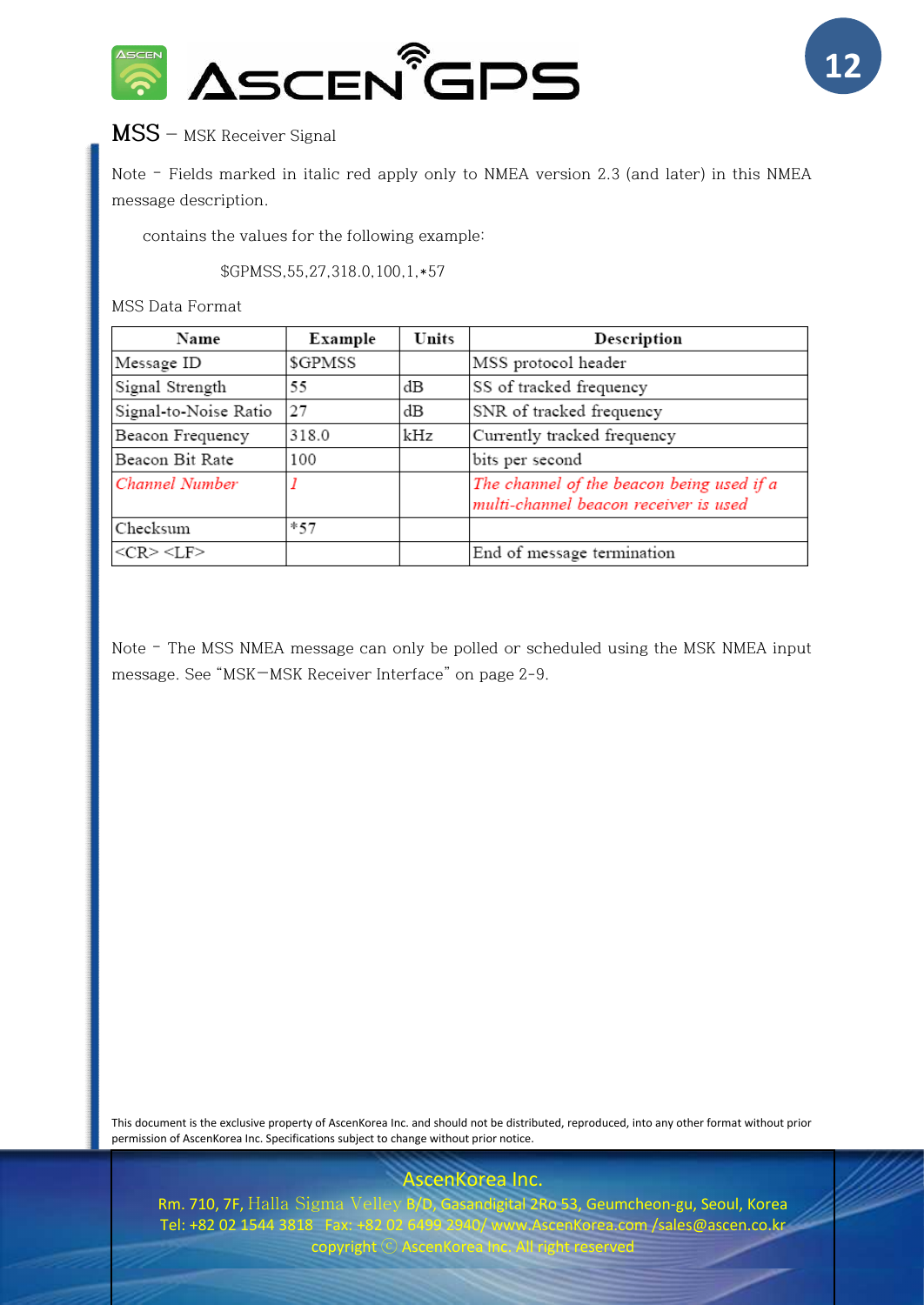



## RMC - Recommended Minimum Specific GNSS Data

Note – Fields marked in italic red apply only to NMEA version 2.3 (and later) in this NMEA message description.

contains the values for the following example:

\$GPRMC,161229.487,A,3723.2475,N,12158.3416,W,0.13,309.62,120598, ,\*10

| Name                             | Example        | Units   | Description                      |
|----------------------------------|----------------|---------|----------------------------------|
| Message ID                       | \$GPRMC        |         | RMC protocol header              |
| UTC Time                         | 161229.487     |         | hhmmss.sss                       |
| Status <sup>1</sup>              | A              |         | A=data valid or V=data not valid |
| Latitude                         | 3723.2475      |         | ddmm.mmmm                        |
| N/S Indicator                    | N              |         | N=north or S=south               |
| Longitude                        | 12158.3416     |         | dddmm.mmmm                       |
| E/W Indicator                    | W              |         | E=east or W=west                 |
| Speed Over Ground                | 0.13           | knots   |                                  |
| Course Over Ground               | 309.62         | degrees | True                             |
| Date                             | 120598         |         | ddmmyy                           |
| Magnetic Variation <sup>2</sup>  |                | degrees | E=east or W=west                 |
| East/West Indicator <sup>2</sup> | E              |         | $E = east$                       |
| Mode                             | $\overline{A}$ |         | $A=Autonomous, D=DGPS, E=DR$     |
| Checksum                         | $*10$          |         |                                  |
| $<<$ R $>$ $<$ LF $>$            |                |         | End of message termination       |

RMC Data Format

1. A valid status is derived from the SiRF Binary M.I.D 2 position mode 1. See the SiRF Binary Protocol Reference Manual

2. CSR Technology Inc. does not support magnetic declination. All "course over ground" data are geodetic WGS84 directions relative to true North.

3. Position was calculated based on one or more of the SVs having their states derived from almanac parameters, as opposed to ephemerides.

4. This feature is suported in the GSD4e product only.

5. This feature is supported in the GSD4e product, version 1.1.0 and later.

This document is the exclusive property of AscenKorea Inc. and should not be distributed, reproduced, into any other format without prior permission of AscenKorea Inc. Specifications subject to change without prior notice.

scenKorea Inc.

Rm. 710, 7F, Halla Sigma Velley B/D, Gasandigital 2Ro 53, Geumcheon-gu, Seoul, Korea Tel: +82 02 1544 3818 Fax: +82 02 6499 2940/ www.AscenKorea.com /sales@ascen.co.kr copyright  $\odot$  AscenKore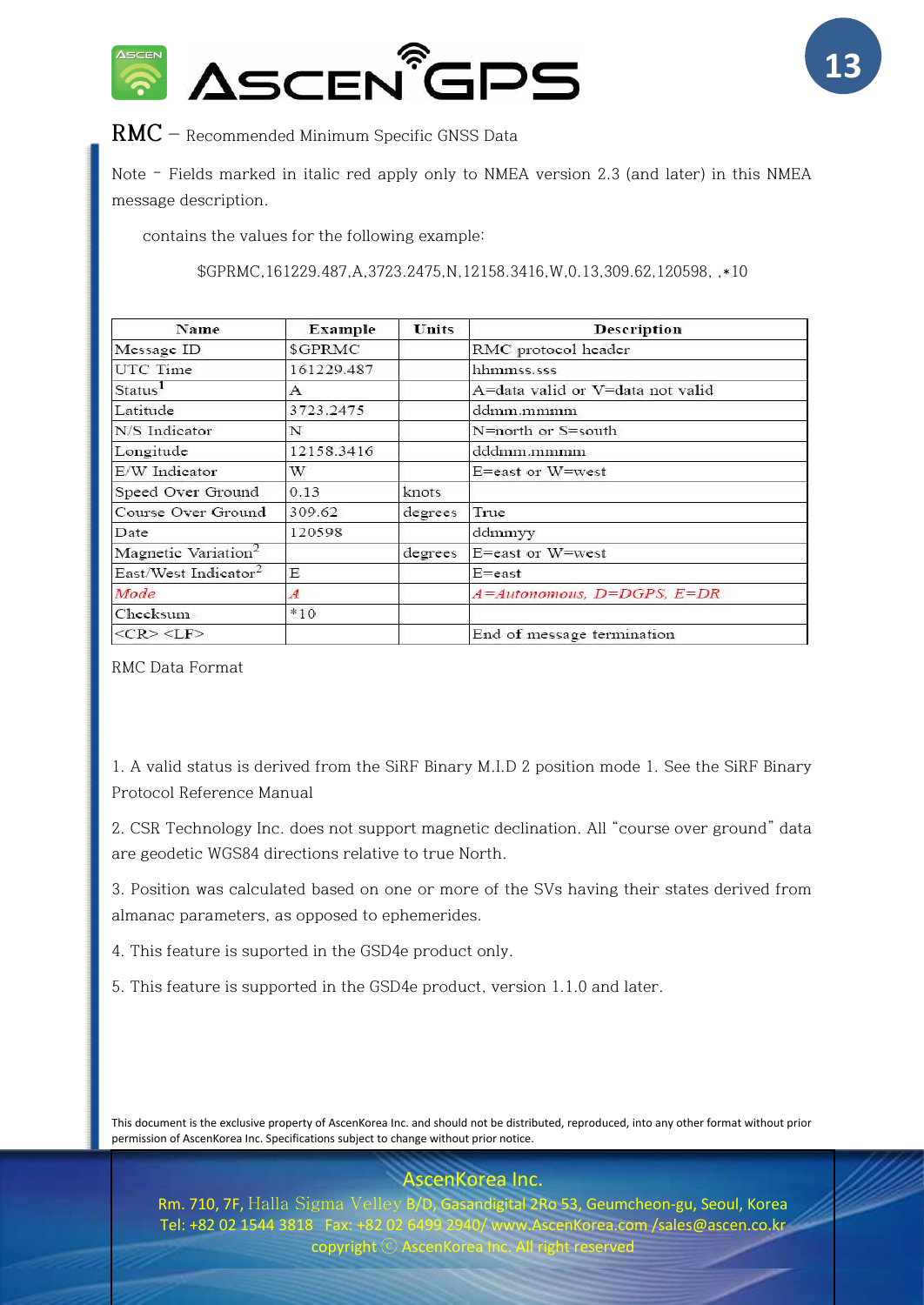



## **VTG** —Course Over Ground and Ground Speed

Note – Fields marked in italic red apply only to NMEA version 2.3 (and later) in this NMEA message description.

contains the values for the following example:

\$GPVTG,309.62,T, ,M,0.13,N,0.2,K,A\*23

#### VTG Data Format

| Name                   | Example | Units   | Description                |
|------------------------|---------|---------|----------------------------|
| Message ID             | \$GPVTG |         | VTG protocol header        |
| Course                 | 309.62  | degrees | Measured heading           |
| Reference              |         |         | True                       |
| Course                 |         | degrees | Measured heading           |
| Reference              | М       |         | Magnetic <sup>1</sup>      |
| Speed                  | 0.13    | knots   | Measured horizontal speed  |
| Units                  | N       |         | Knots                      |
| Speed                  | 0.2     | km/hr   | Measured horizontal speed  |
| Units                  | Κ       |         | Kilometers per hour        |
| Mode                   | Α       |         | A=Autonomous, D=DGPS, E=DR |
| Checksum               | $*23$   |         |                            |
| $<<$ CR $>$ $<$ LF $>$ |         |         | End of message termination |

## $ZDA$  – SiRF Timing Message

Outputs the time associated with the current 1 PPS pulse. Each message is output within a few hundred ms after the 1 PPS pulse is output and tells the time of the pulse that just occurred.

contains the values for the following example:

\$GPZDA,181813,14,10,2003,00,00\*4F

#### ZDA Data Format

| Name                  | Example | Units | Description                                                           |
|-----------------------|---------|-------|-----------------------------------------------------------------------|
| Message ID            | \$GPZDA |       | ZDA protocol header                                                   |
| UTC time              | 181813  |       | Either using valid IONO/UTC or estimated from<br>default leap seconds |
| Day                   | 14      |       | 01 TO 31                                                              |
| Month                 | 10      |       | 01 TO 12                                                              |
| Year                  | 2003    |       | 1980 to 2079                                                          |
| Local zone hour       | 00      | knots | Offset from UTC (set to 00)                                           |
| Local zone minutes    | 00      |       | Offset from UTC (set to 00)                                           |
| Checksum              |         |       |                                                                       |
| $<$ CR $>$ $<$ LF $>$ |         |       | End of message termination                                            |

This document is the exclusive property of AscenKorea Inc. and should not be distributed, reproduced, into any other format without prior permission of AscenKorea Inc. Specifications subject to change without prior notice.

.scenKorea Inc.

Rm. 710, 7F, Halla Sigma Velley B/D, Gasandigital 2Ro 53, Geumcheon-gu, Seoul, Korea Tel: +82 02 1544 3818 Fax: +82 02 6499 2940/ www.AscenKorea.com /sales@ascen.co.kr copyright  $\odot$  AscenKorea